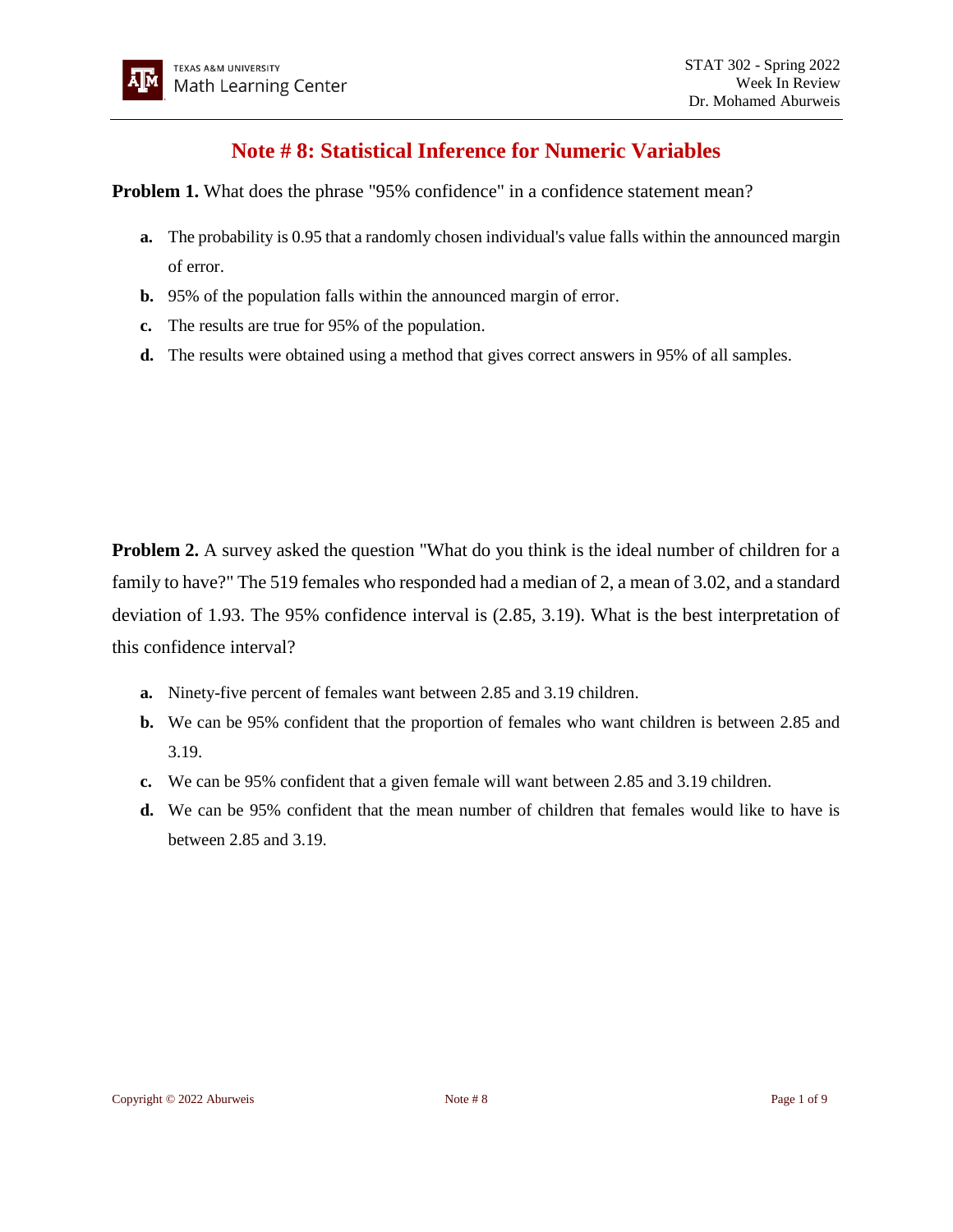**Problem 3.** The p-value for a two-sided hypothesis test of the null hypothesis  $H_0: \mu = 12$  is 0.07. Which of the following confidence intervals would include the value 12? Select all that apply.

- **a.** 90% Confidence Interval?
- **b.** 95% Confidence Interval?
- **c.** 99% Confidence Interval?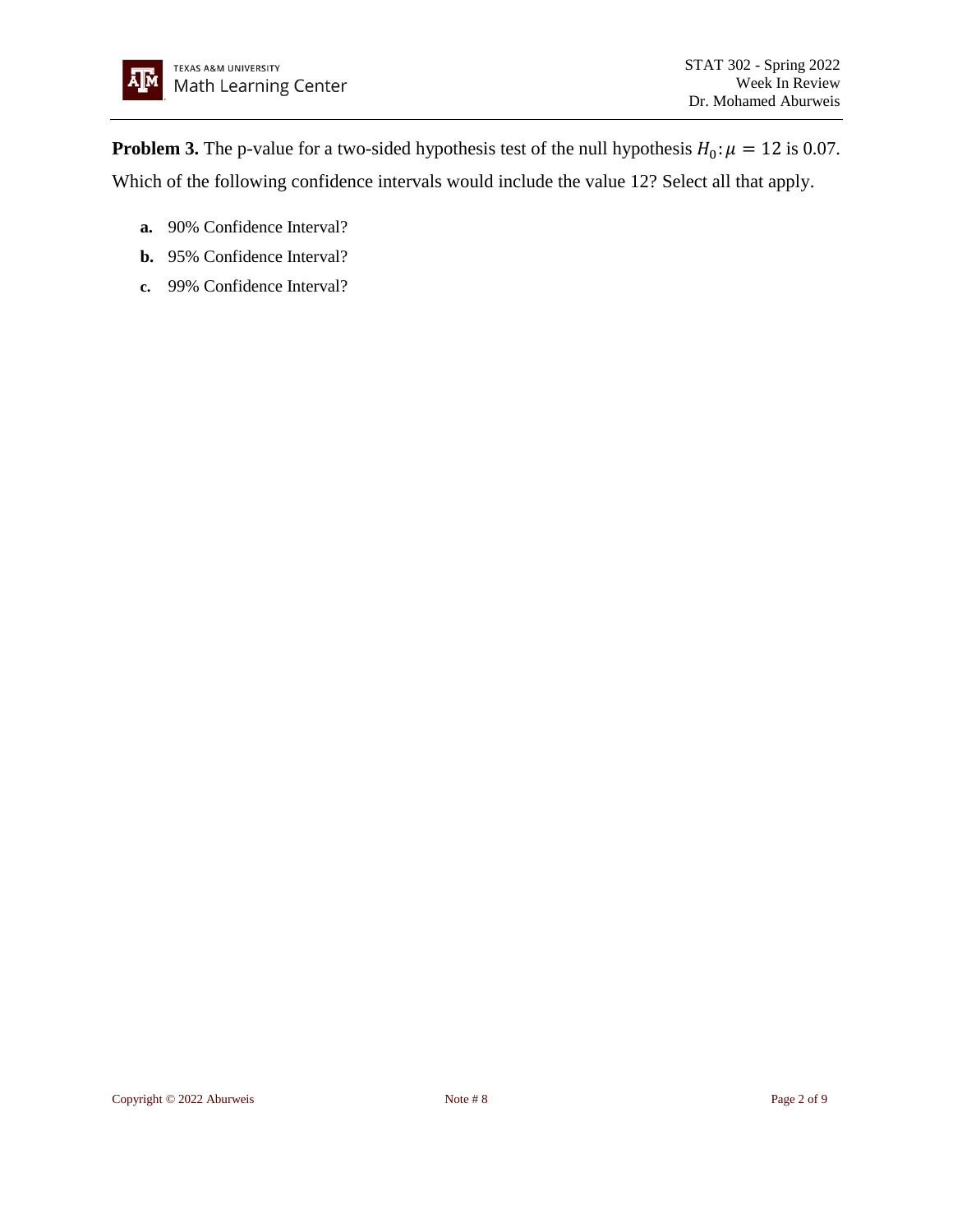**Problem 4.** The level of calcium in the blood of healthy young adults follows a normal distribution with  $\mu = 10$  milligrams per deciliter and  $\sigma = 4$ . A clinic measures the blood calcium of 25 healthy pregnant young women at their first visit for prenatal care. The mean of these 25 measurements is  $\bar{x}$  = 9.6. We want to test the hypotheses  $H_0: \mu = 10$ ;  $H_0: \mu < 10$ . What does it mean if the p-value is 0.0002?

- **a.** If the true population mean is less than 10, the probability that we get a sample mean of 9.6 is 0.0002.
- **b.** If the true population mean is less than 10, the probability that we get a sample mean of 9.6 or less is 0.0002.
- **c.** If the true population mean is 10, the probability that we get a sample mean of 9.6 is 0.0002.
- **d.** If the true population mean is 10, the probability that we get a sample mean of 9.6 or less is 0.0002.
- **e.** None of the above.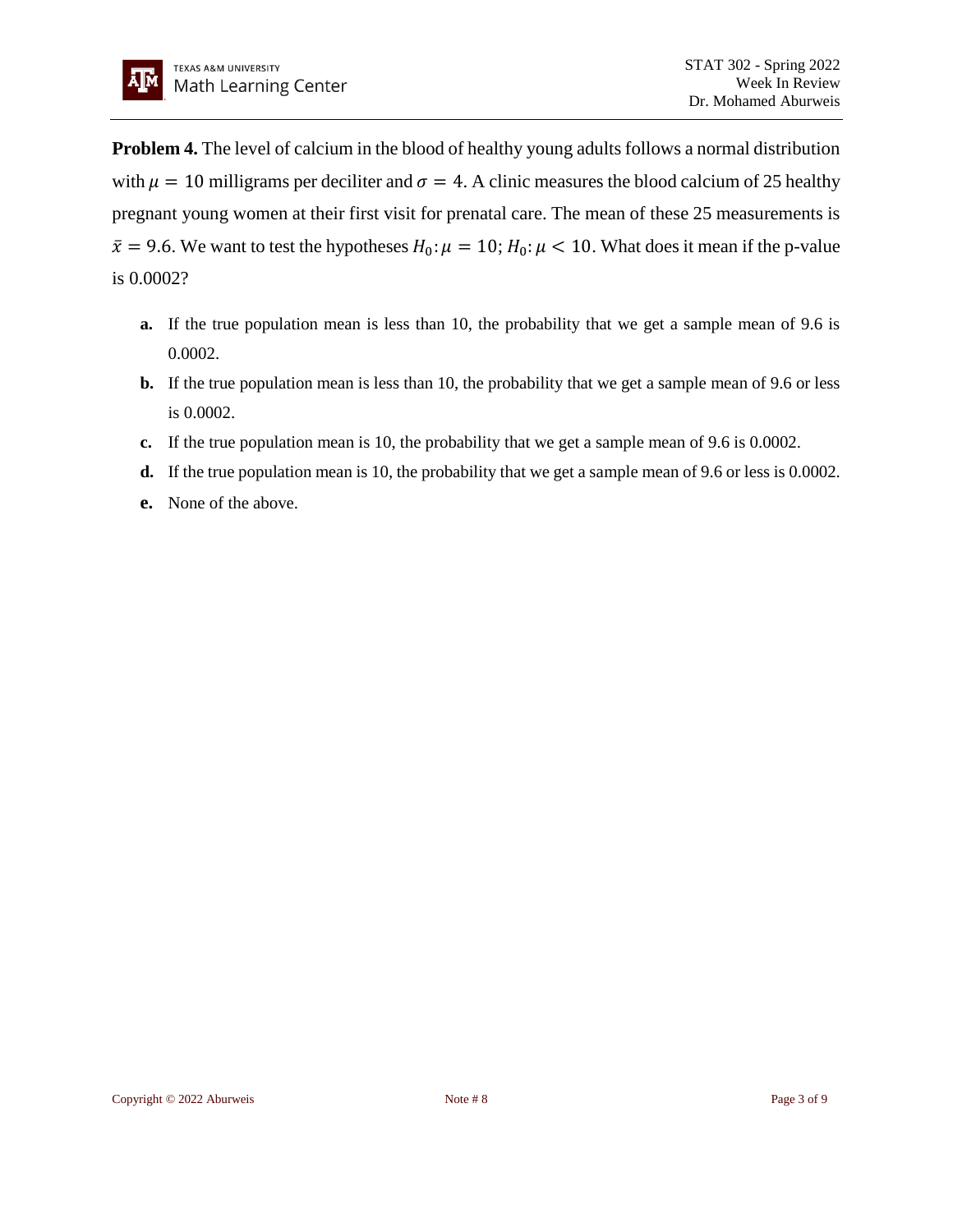**Problem 5.** A student organization at Wittenberg University has 15 freshmen, 18 sophomores, 14 juniors, and 12 seniors. Is there an equal distribution of the 4 classifications in this club?

- **a.** What kind of hypothesis test should be conducted in this scenario?
- **b.** What are the hypotheses?
- **c.** What is the significance level?
- **d.** What is the value of the test statistic?
- **e.** What is the p-value?
- **f.** What is the correct decision?
- **g.** What is the appropriate conclusion/interpretation?
- **h.** Are the assumptions met? Explain.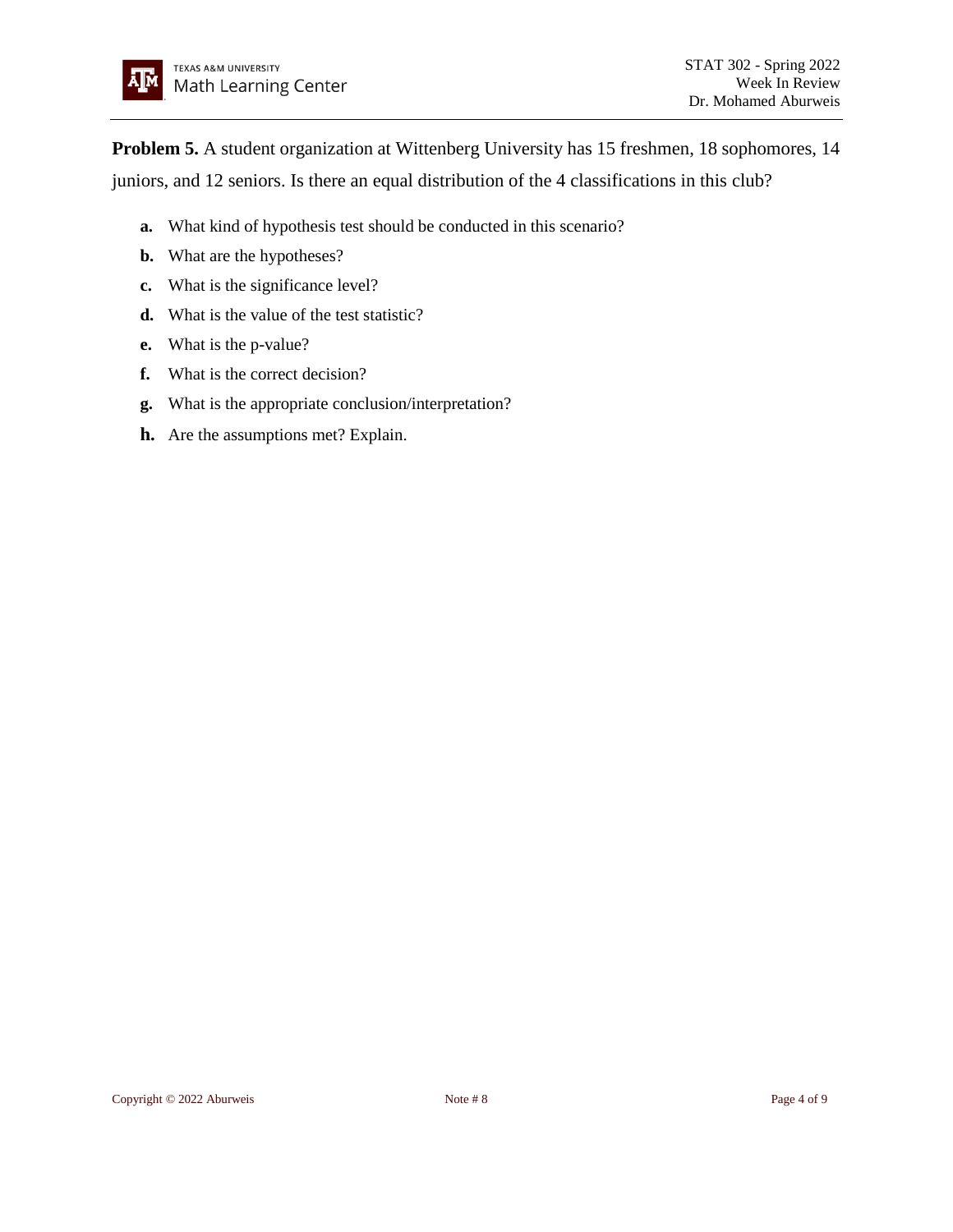**Problem 6.** A news article reports that "Americans have differing views on two potentially inconvenient and invasive practices that airports could implement to uncover potential terrorist attacks." This news piece was based on a survey conducted among a random sample of 1,137 adults nationwide, where one of the questions on the survey was "Some airports are now using 'full-body' digital x-ray machines to electronically screen passengers in airport security lines. Do you think these new x-ray machines should or should not be used at airports?" Below is a summary of responses based on party affiliation. Conduct an appropriate hypothesis test to determine if there is a relationship between political affiliation and belief.

|                       | <b>Republican</b> | <b>Democrat</b> | <b>Total</b> |
|-----------------------|-------------------|-----------------|--------------|
| <b>Should</b>         | 264               | 299             | 563          |
| <b>Should Not</b>     | 38                | 55              | 93           |
| Don't Know/ No Answer | 16                | 15              | 31           |
| <b>Total</b>          | 318               | 369             | 687          |

- **a.** What kind of hypothesis test should be conducted in this scenario?
- **b.** What are the hypotheses?
- **c.** What is the significance level?
- **d.** What is the value of the test statistic?
- **e.** What is the p-value?
- **f.** What is the correct decision?
- **g.** What is the appropriate conclusion/interpretation?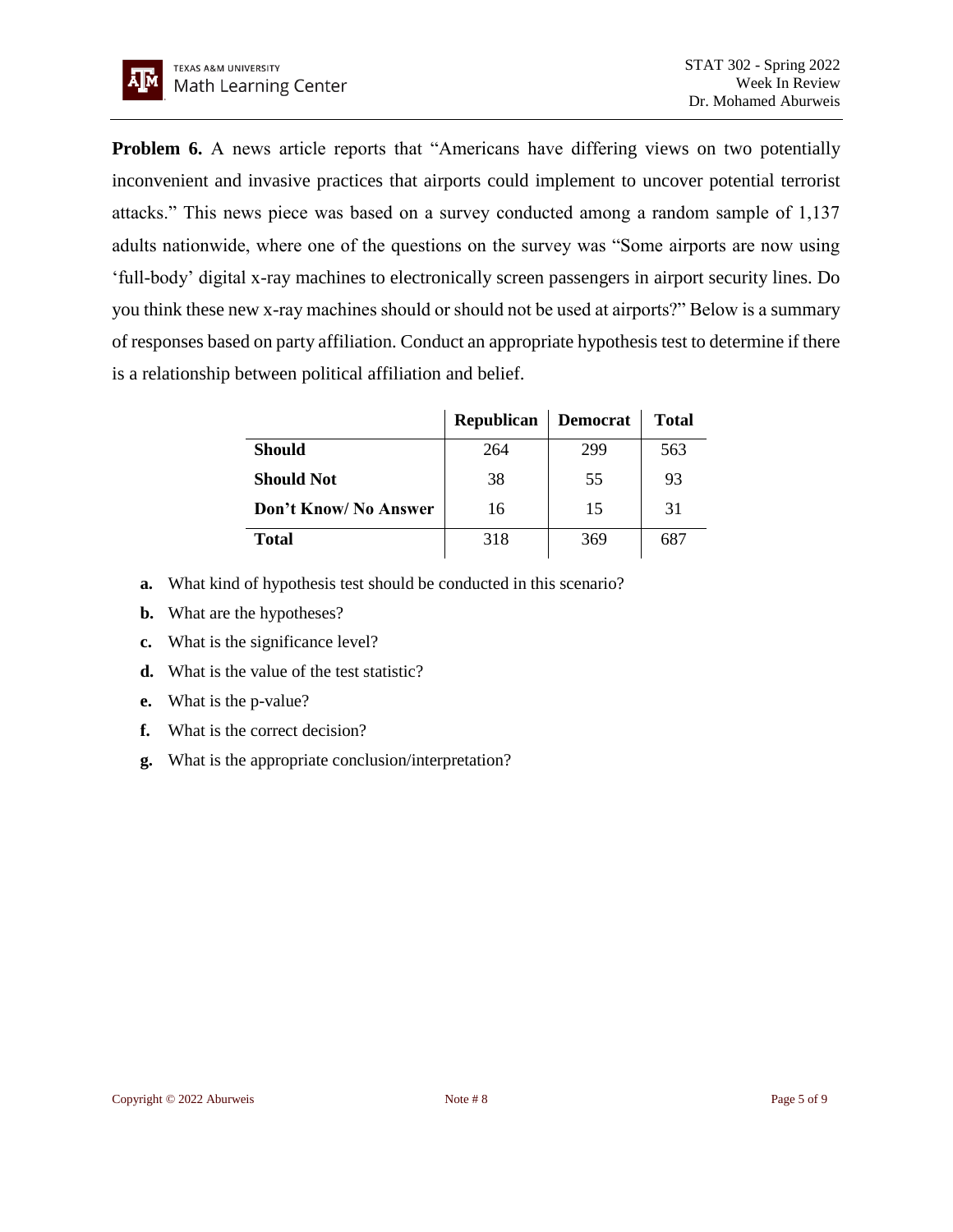**Problem 7.** Nationally, about 66% of high school graduates enroll in higher education. This past year, out of the 200 graduating seniors at the high school in your hometown, 145 enrolled in higher education and 55 did not. You want to perform a statistical inference test to determine if the distribution is the same at the national level and at your school. Test this at the 10% level.

- **a.** What kind of hypothesis test should be conducted in this scenario?
- **b.** What are the hypotheses?
- **c.** What is the significance level?
- **d.** What are the expected counts?
- **e.** What is the value of the test statistic?
- **f.** What is the p-value?
- **g.** What is the correct decision?
- **h.** What is the appropriate conclusion/interpretation?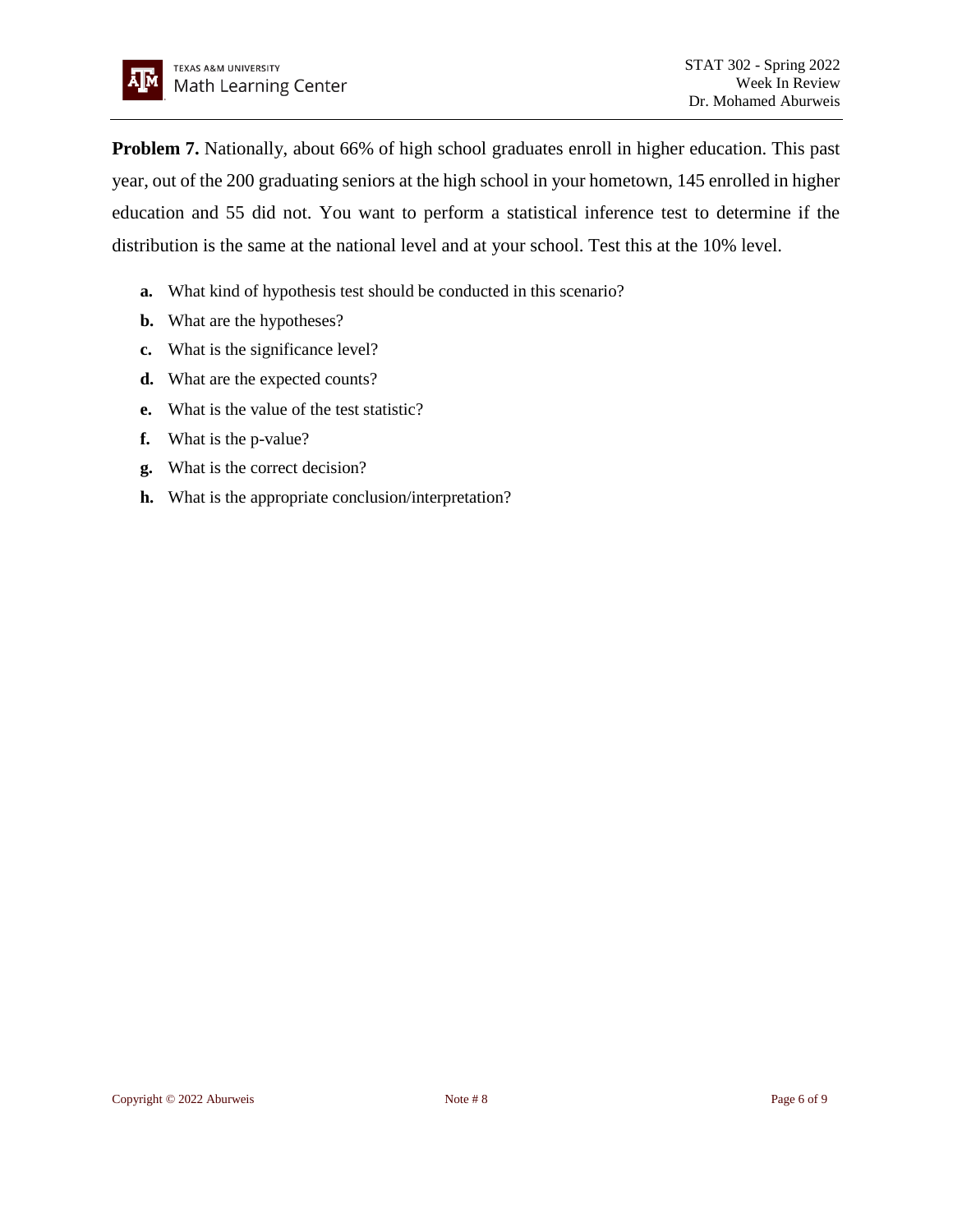**Problem 8.** A researcher is interested in learning about cell phone ownership at a local high school, specifically for freshmen and seniors. They randomly select 500 students and ask them their class year (freshman or senior) and whether they own a cell phone (yes or no). The results are shown in the table below. The researcher wants to perform a statistical inference test to determine if there is an association between class year and cell phone ownership. Test this at the 5% level.

|               |      | Owns a Cell Phone   Doesn't Own a Cell Phone |
|---------------|------|----------------------------------------------|
| Freshman      | 00   | 150                                          |
| <b>Senior</b> | 200. | 50                                           |

- **a.** What kind of hypothesis test should be conducted in this scenario?
- **b.** What are the hypotheses?
- **c.** What is the significance level?
- **d.** What are the expected counts?
- **e.** What is the value of the test statistic?
- **f.** What is the p-value?
- **g.** What is the correct decision?
- **h.** What is the appropriate conclusion/interpretation?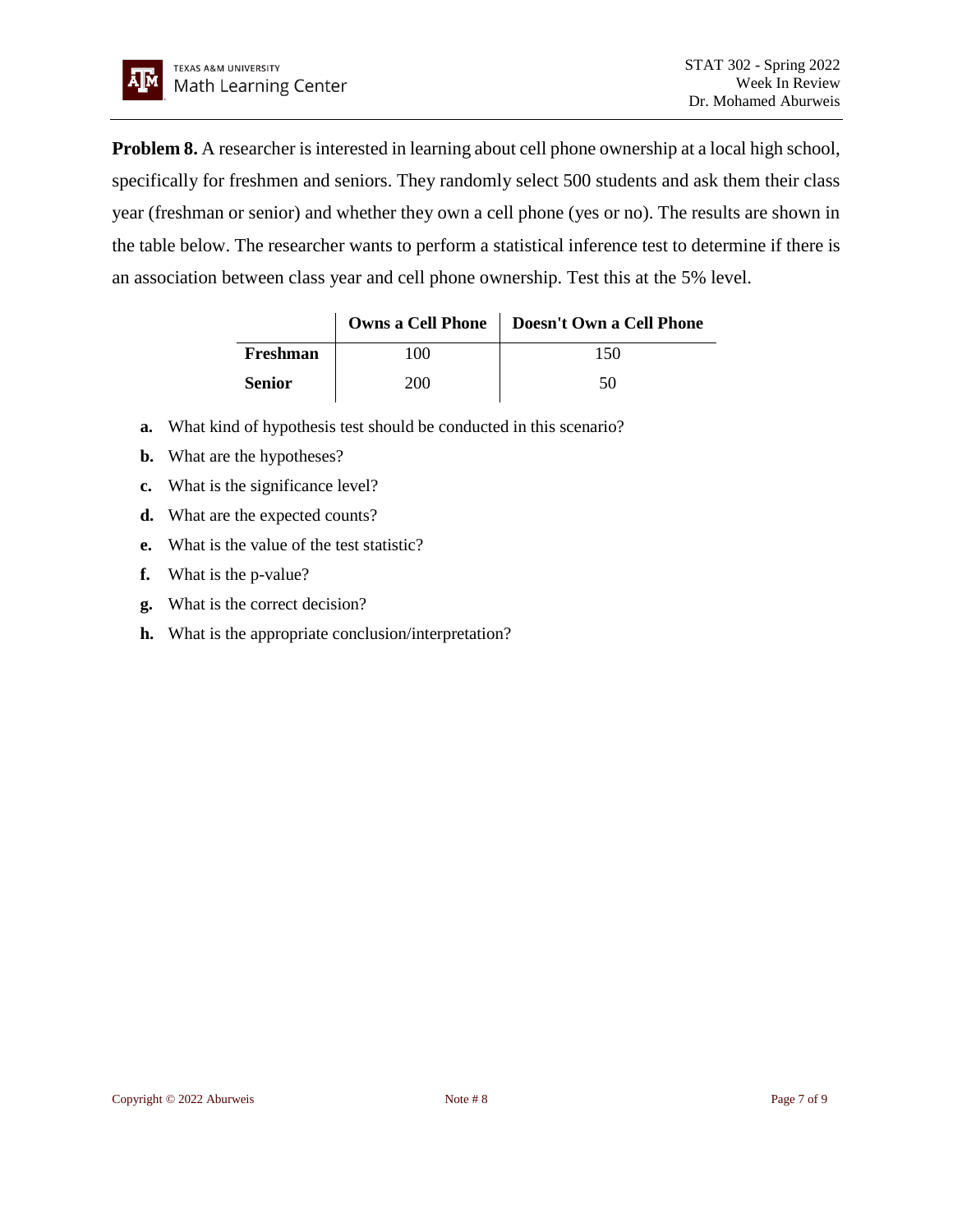**Problem 9.** A 2013 poll in the State of California surveyed people about taxing sugar-sweetened beverages. The results are presented in the table below and are classified by race/ethnicity as well as a survey response. Does there appear to be a relationship between race/ethnicity and survey response? Test this at the 1% level.

|                           | Favor | <b>Oppose</b> | <b>No Opinion</b> |
|---------------------------|-------|---------------|-------------------|
| <b>White/Non-Hispanic</b> | 234   | 433           | 43                |
| <b>Hispanic</b>           | 147   | 106           | 19                |
| <b>African American</b>   | 24    | 41            | 6                 |
| Asian American            | 54    | 48            | 16                |

- **a.** What kind of hypothesis test should be conducted in this scenario?
- **b.** What are the hypotheses?
- **c.** What is the significance level?
- **d.** What are the expected counts?
- **e.** What is the value of the test statistic?
- **f.** What is the p-value?
- **g.** What is the correct decision?
- **h.** What is the appropriate conclusion/interpretation?